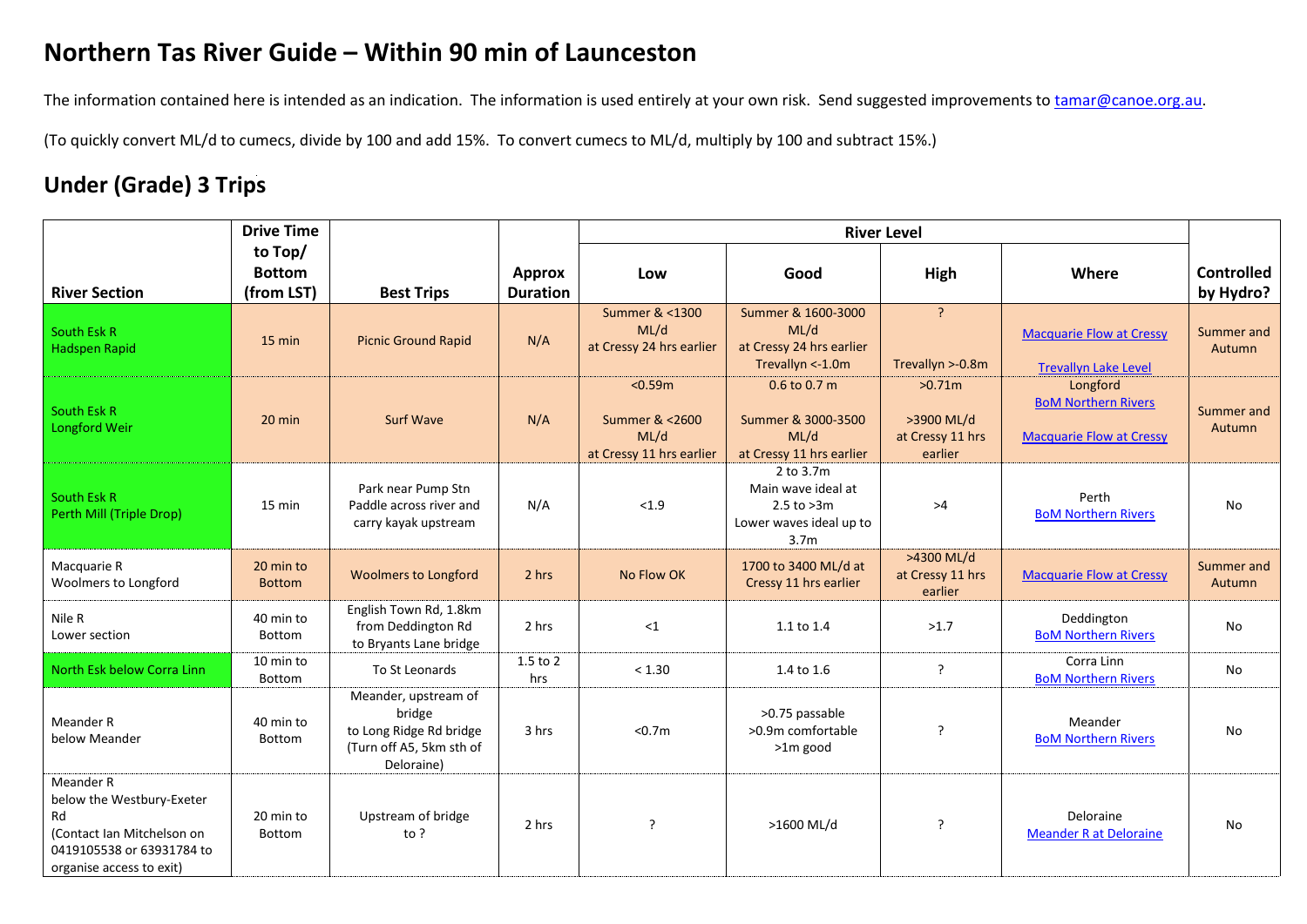| Mersey - Echo Valley                                                           | 1 hr 20 min to<br><b>Bottom</b>                       | Mersey Forest Rd Bridge<br>to Olivers Rd Bridge                                                                                                        | 2hrs                   |            | 2000 to 4000 ML/d<br>$0.8 - 1.3m$                |                                | Liena<br>Hydro - Mersey - Liena<br>Liena<br><b>BoM Northwestern Rivers</b>           |           |
|--------------------------------------------------------------------------------|-------------------------------------------------------|--------------------------------------------------------------------------------------------------------------------------------------------------------|------------------------|------------|--------------------------------------------------|--------------------------------|--------------------------------------------------------------------------------------|-----------|
| Mersey R -<br><b>Kellys Cage Rd (Rogers</b><br><b>Bridge) to Dynans Bridge</b> | 50 min to<br>Bottom                                   | Rogers Bridge to Dynans<br>Bridge                                                                                                                      | 2 hrs                  | < 0.7m.    | 0.75 to 1.1m                                     | >1.5m is almost<br>washed out. | Kimberley<br><b>BoM Northwestern Rivers</b>                                          | <b>No</b> |
| Mersey R<br>Dynans Bridge to Railton Rd                                        | 50 min to<br>Bottom                                   | Dynans Bridge to Railton<br>Rd<br>portage Roaring Maggie<br>(Grade 3)                                                                                  | ς                      | P          | $\overline{\phantom{a}}$                         | $\overline{\mathbf{r}}$        | Kimberley<br><b>BoM Northwestern Rivers</b>                                          | No        |
| Mersey R<br>below Railton Rd                                                   | 50 min to<br>Bottom                                   | ?                                                                                                                                                      | ς                      | ς          | $\geq 1$ m                                       | ?                              | Kimberley<br><b>BoM Northwestern Rivers</b>                                          | No        |
| Forth R<br>Tas Canoe Club slalom course                                        | 1 hr 15 min                                           | <b>Slalom Course</b><br><b>Below Paloona Dam to</b><br><b>Slalom Course</b><br>(largely Grade 1)                                                       | N/A<br>1 <sub>hr</sub> | < 2000     | $\sim$ 3200 ML/d                                 | >8000                          | <b>Forth Flow below Paloona</b><br>(Organised with Hydro)<br>thru/by Tas Canoe Club) | Yes       |
| Ringarooma R<br>below Derby                                                    | 1 hr 20 min<br>to Top                                 | Derby picnic ground (LHS<br>as you enter town) to<br><b>Mutual Rd</b><br>Derby picnic ground to<br>Tasman Hwy bridge<br>(INCLUDES A GRADE 3)<br>RAPID) | $<$ 1 hr<br>$2-3$ hrs  | <300 ML/d  | 700 to 2000 ML/d                                 | $\cdot$                        | Moorina<br><b>DPIPWE - Ringarooma Flow</b>                                           | No        |
| Leven R<br>below Gunns Plains                                                  | 1hr 30min to<br>mid point<br>(Bannons<br>Picnic Grnd) | <b>Gunns Plains to Bannons</b><br>Picnic Ground or<br><b>Bannons Picnic Ground to</b><br>Purtons Rd                                                    | $1.5$ hrs<br>2hrs      | <1500 ML/d | 2000 to 5000 ML/d<br>(15+mm in previous<br>week) | ?                              | <b>Bannons Bridge</b><br><b>DPIPWE - Leven Flow</b>                                  | No        |

Best summer and autumn options Recommended Trips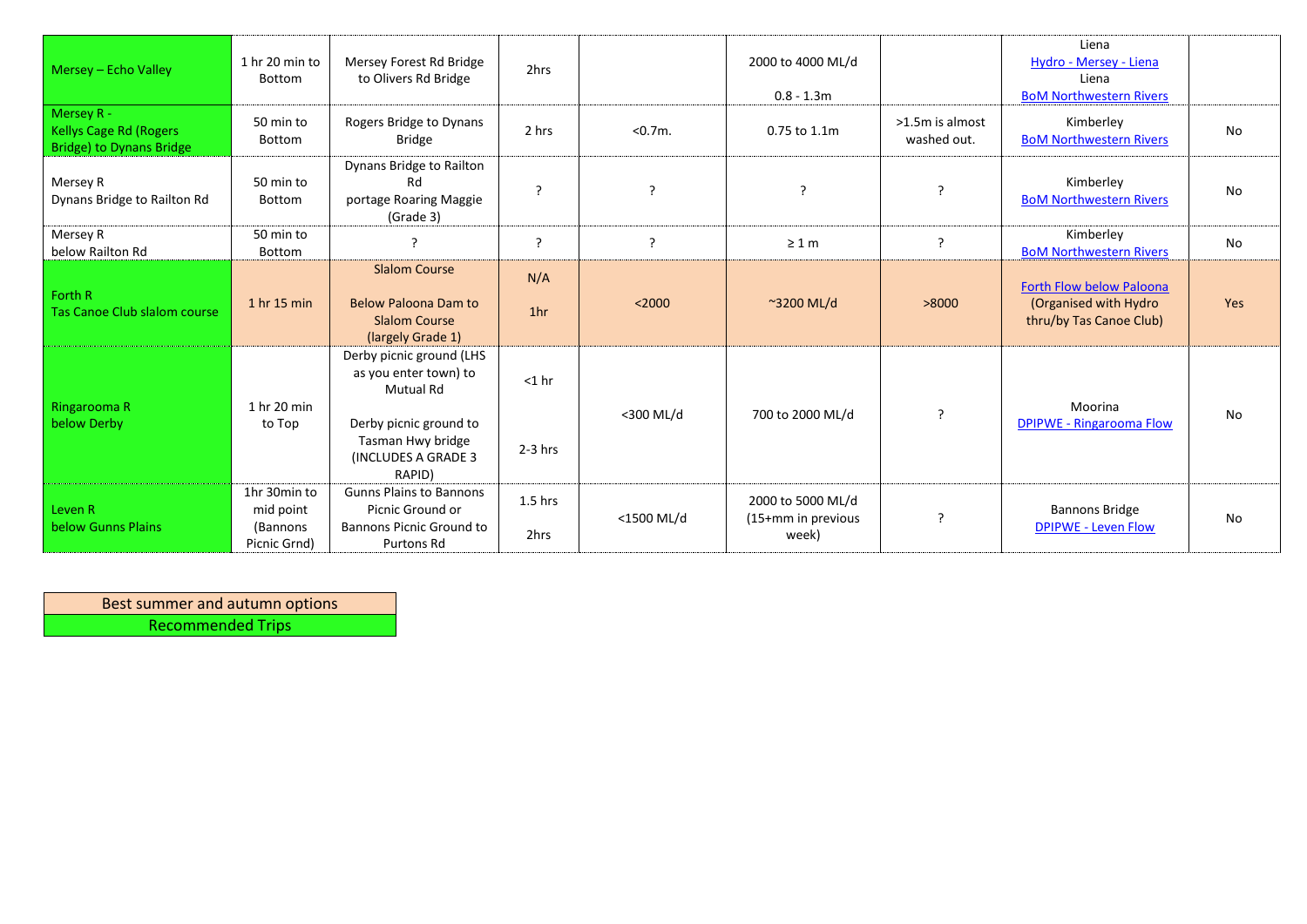## **Gr 3 Trips**

The information contained here is intended as an indication. The information is used entirely at your own risk. Send suggested improvements to [tamar@canoe.org.au.](mailto:tamar@canoe.org.au)

|                              | <b>Drive Time</b>                      |                                                                                                                                                                                                                                                        |                                                              | <b>River Level</b> |                   |                      |                                                     |                                |
|------------------------------|----------------------------------------|--------------------------------------------------------------------------------------------------------------------------------------------------------------------------------------------------------------------------------------------------------|--------------------------------------------------------------|--------------------|-------------------|----------------------|-----------------------------------------------------|--------------------------------|
| <b>River Section</b>         | to Top/<br><b>Bottom</b><br>(from LST) | <b>Best Trips</b>                                                                                                                                                                                                                                      | <b>Approx</b><br><b>Duration</b>                             | Low                | Good              | High                 | Where                                               | <b>Controlled</b><br>by Hydro? |
| <b>Upper Mersey</b>          | 1 hr 30 min to<br><b>Bottom</b>        | <b>Below Rowallan Dam to</b><br>below slalom course                                                                                                                                                                                                    | 45 <sub>min</sub><br>(no play)<br>to<br>3 hrs<br>(with play) |                    | 2000 to 2500 ML/d | ?                    | Mersey above Arm River<br>Hydro - Mersey - Rowallan | <b>Yes</b>                     |
| North Esk at Corra Linn      | $15 \text{ min}$                       | Paddle from Corra Linn<br><b>Picnic Ground to Scout</b><br>Island. Carry kayak to top<br>of island.<br>Paddle upstream thru<br>gorge to rapid and play on<br>wave. Paddle<br>downstream thru right<br>hand channel back to<br>Corra Linn Picnic Ground | 30min or<br>as long as<br>you like                           | $\mathcal{L}$      | $1.6$ to ?        | $\cdot$              | Corra Linn<br><b>BoM Northern Rivers</b>            | No                             |
| Nile R<br><b>Mid section</b> | 45 min to<br>Bottom                    | Hut on track off Fishers<br>Tier Rd before causeway<br>to Deddington Rd Bridge                                                                                                                                                                         | 2 hrs                                                        | $\leq$ 1           | 1.1 to 1.4        | >1.7                 | Deddington<br><b>BoM Northern Rivers</b>            | No                             |
| <b>Meander above Meander</b> | 50 min to<br>Bottom                    | Dam to Meander                                                                                                                                                                                                                                         |                                                              |                    | 1 to 1.5          | >1.8<br>(washed out) | Meander<br><b>BoM Northern Rivers</b>               | No                             |
| Ouse                         | 1 hr 20 min to<br>Bottom               | Lake Augusta to Hydro<br>canal basin                                                                                                                                                                                                                   | $1.5$ hrs                                                    |                    |                   |                      |                                                     | Yes                            |